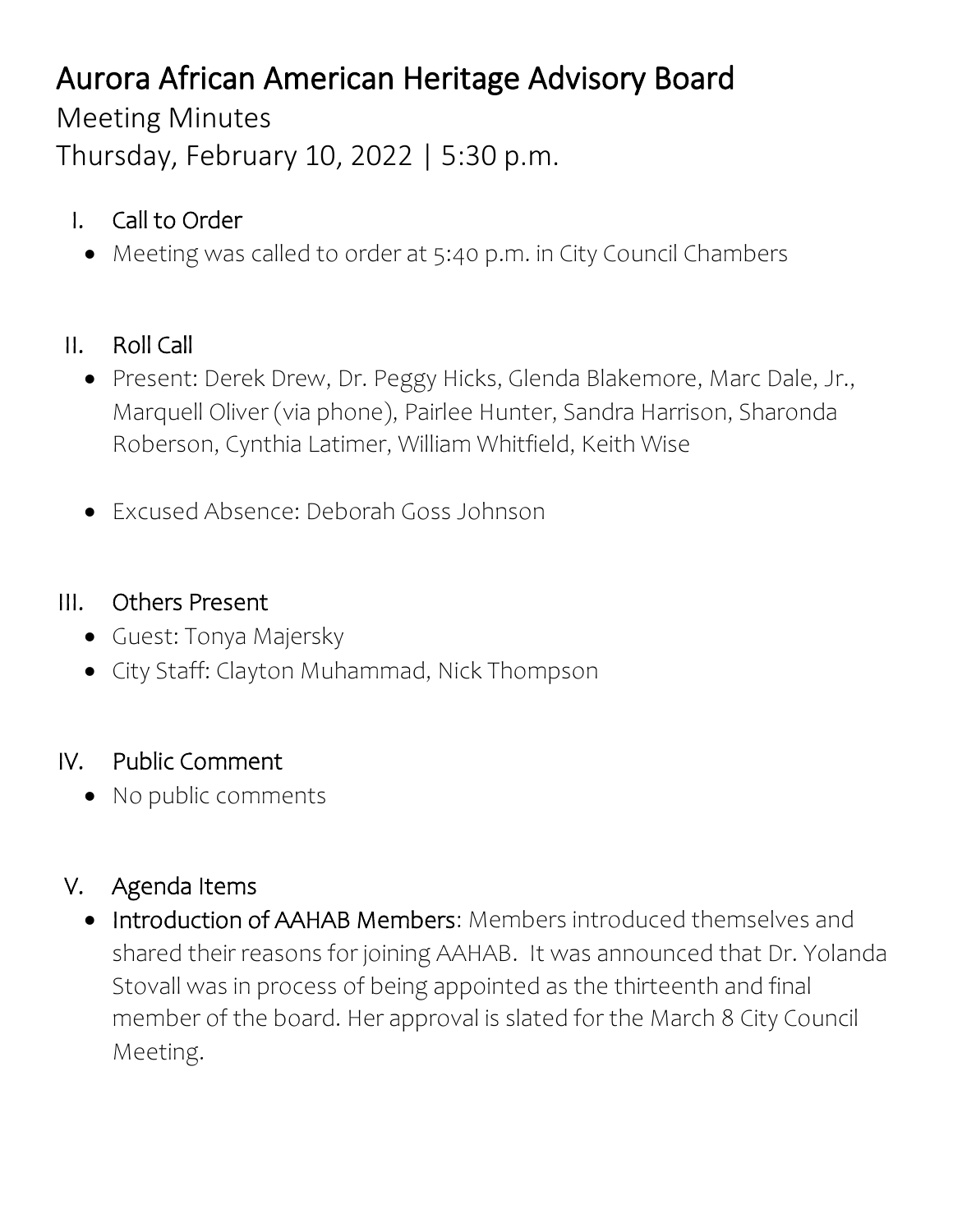## Aurora African American Heritage Advisory Board

Meeting Minutes Thursday, February 10, 2022 | 5:30 p.m.

- Introduction of City staff: Clayton Muhammad, Chief Communications & Equity Officer, will serve as the primary City liaison. Nick Richard-Thompson, Communications Coordinator, was in attendance as well.
- Introductions of Others Present: Tonya Majersky, a resident and teacher, joined the meeting in support of AAHAB member Pairlee Hunter
- Overview of Member Guidelines: The new Member Guides were distributed to each member. Each member was asked to review the guide prior to future meetings. C. Muhammad highlighted the 'Officers' section of the guide.
- Brief History of AAHAB: C. Muhammad provided a history of the AAHAB since it was launched in 2004, highlighting the board's history through the annual Heritage Dinner and the leader of the year who was nominated.
- Nomination of Officers: A general discussion was held on the current offices open for AAHAB, including Chair, Vice Chair and Secretary. The following individuals were nominated, seconded and accepted the respective nomination:
	- o Nominated for Chair: Dr. Peggy Hicks
	- o Nominated for Vice Chair: Sharonda Roberson
	- o Nominated for Secretary: Cynthia Latimer

Voting on the slate will take place at the next AAHAB Meeting on March 10, 2022